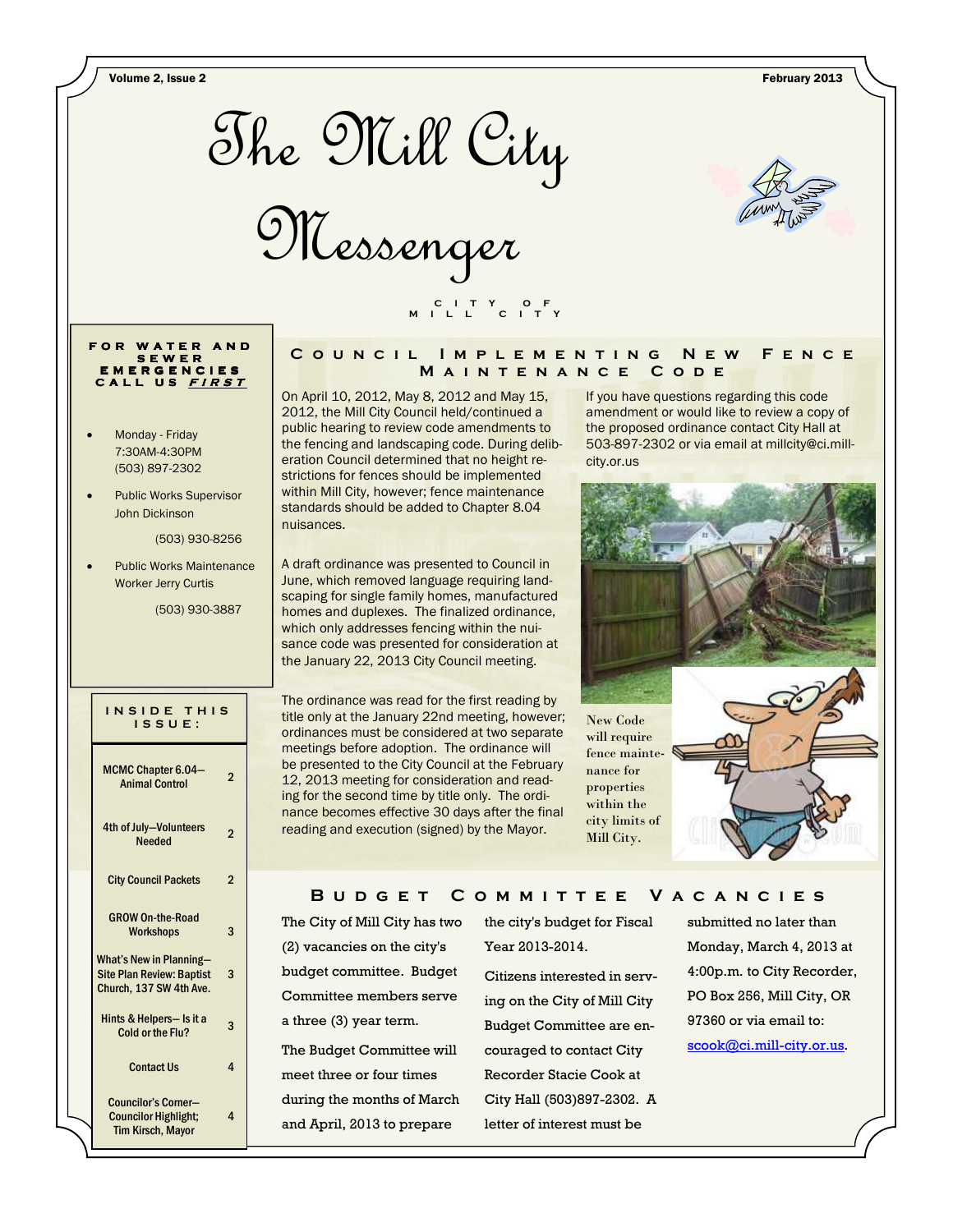**P a g e 2** 

#### THE MILL CITY MESSENGER

## **MILL CITY MUNICIPAL CODE C h a p t e r 6 . 0 4 — A n i m a l C o n t r o l**

Municipal Code states:

#### 6.04.005

### "As used in this chapter:

'At large' means: (1) an animal that is on private, real or personal, property without the permission of the owner or person entitled to possession of the real or personal property, and not restrained by a physical control 6.04.020 device and under the control of a person capable of physically restraining the animal; or (2) an animal that is on any street, public property or premises open to the public and not restrained under the control of a person household pets, other than dogs,

Chapter 6.04 of the Mill City capable of physically restraining the animal.

#### 6.04.010

The city adopts and incorporates by reference into the existing Mill City Municipal Code Chapter 609 of the Oregon Revised Statutes, as it currently exists, related to animal control and exotic animals.

The keeping of fowl and poultry shall be permitted inside the city limits, except that the keeping of roosters is not permitted.

## 6.04.030

by a physical control device and A. Animals at Large. Except for

no owner or person in charge of an animal shall permit the animal to be at large. Animals at large may be taken into custody and disposed of in accordance with the procedures provided by the city for the impoundment of dogs.

B. Communicable Diseases in Animals. No person may permit an animal or bird owned or controlled y him or her to be at large within the city if the animal or bird is afflicted with a communicable disease.

C. Dangerous Animals. No person may permit a wild or domesticated dangerous

animal to run at large.

D Livestock, Poultry and Other Animals. No person may maintain . a pigsty, slaughterhouse

or tannery or permit livestock or poultry or any other animal owned by him or her to run at large within the city.

E. Jurisdiction Regarding Impound and Disposal of Animals. Livestock or poultry or other animals or fowl running at large in the city may be taken up and impounded by an animal control officer or by other authority having jurisdiction and disposed of in accordance with proper procedures.

# Díd you know:

Can't make it to City Hall between 9AM and 4PM? We may be able to help! Give us a call at (503) 897- 2302. to schedule a special payment drop-off or assistance with other City business.

## **M i l l C i t y 4 t h o f J u l y C o m m i t t e e W e l c o m e s V o l u n t e e r s**

The Mill City 4th of July Committee began meeting again in October to plan the 2013 event. Early discussions have been to host a four day celebration with the Grand Parade and fireworks on Thursday, July 4th and additional events; softball tournament, mutt show, BBQ contest, and more to continue through Sunday, July 7th.

Currently the committee, which consists of M. Susann Heller, Sandra K. Cooper, Theresa Kirsch, Sheila Hoover and Joyce Trout, is in the process of deter-

mining whether long held events such as the mutt show and street dance will continue. Without additional volunteers these much anticipated events may have to be cancelled.

If you or someone you know is interested in helping with the 4th of July Celebration; joining the committee or just volunteering some time, please contact any of the committee members or City staff; Trisha Ruby and Stacie Cook to see where help is needed.

The general public is always welcome to attend 4th of July Committee meetings as well. Meetings are held the first Wednesday of each month at 7:00p.m., City Hall—444 S 1st Avenue.

Questions? Call 503-897-2302 or email at millcity@ci.mill-city.or.us.



## **MILL CITY COUNCIL PACKETS A v a i l a b l e E l e c t r o n i c a l l y**

The City of Mill City holds City Council meetings twice monthly; the second and fourth Tuesdays of each month.

Packets are made available on the City's website; www.ci.mill-city.or.us and a few hardcopies are printed for the convenience of the citizens that regularly attend

#### the meeting.

Agendas for each meeting are posted on the notice board at the front entrance to City Hall. However, there is one more option for obtaining a copy of the full packet; email. City Council packets are emailed out to interested citizens the Friday prior to each meeting. If you would

be interested in being added to the email group, provide a written request including your email address to:

City Recorder

PO Box 256

Mill City, OR 97360

or by emailing millcity@ci.mill-city.or.us

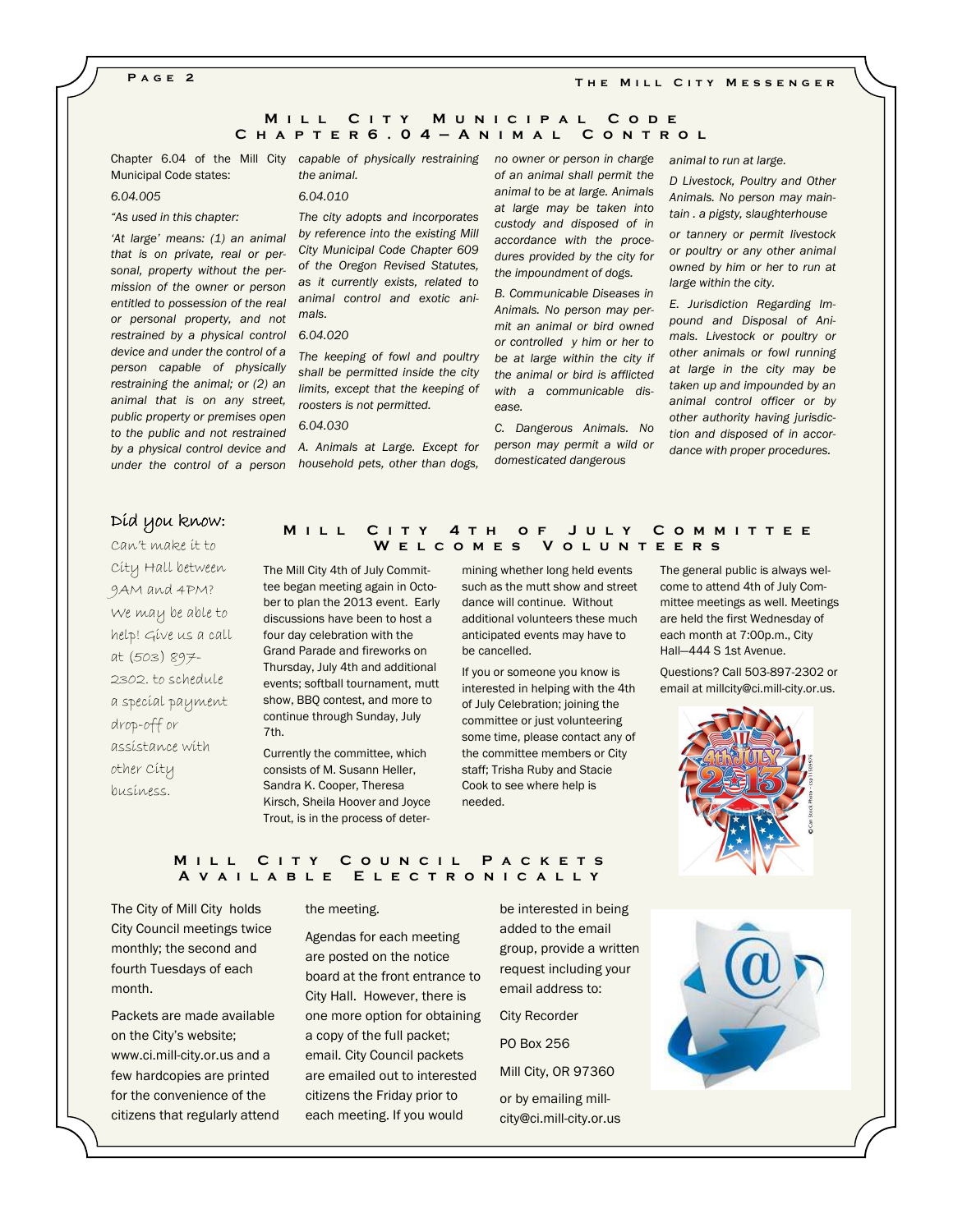#### **V** OLUME 2, ISSUE 2 **PAGE 3**

# **G R O W O N T H E R O A D H E L P S R E N E W P A S S I O N F O R BUSINESS SUCCESS** BY: N. MILLER

mum success.

will provide free classes for people in the nonprofit or a special project. communities of Aumsville, Stayton, Sublim- "I consider these classes our 'Valentine' ity, Lyons, Mehama, Mill City, Gates, Detroit to the communities we serve. This is a and Idanha. These classes "Make More chance to renew your vision for your Thursday, Feb 21: Detroit Ranger Station 6-8p Money Doing What You Love: Practicing the business, and to re-tool or refresh your- Saturday, Feb 23" Stayton Public Library, 10a-12p Art of Business Success" are given in a fun, self," says McKenzie. "Although the ecolively and supportive atmosphere and are nomic situation in recent years has been meant to reinvigorate people's commitment troubling to many, it has also created an to business success; to review GROW strate- opportunity for businesses and organizagies and learn new material on renewing the tions to reinvent themselves, re-think passion for your business.

GROW on the Road is an opportunity for add new life to their business or organipeople to test drive the well-known process zation." that GROW uses with clients. After four years

the same principles no matter whether GROW on the Road schedule is as follows: Throughout the month of February, GROW it's a church, a community, a business, a **Tuesday, Feb 12: Aumsville Community Center 6-8p** 

their mission, become more nimble, and

In celebration of GROW North Santiam's of working with local business owners GROW board member Nancy Hendricks of Fresh to four-year anniversary and 271 clients, and organizations, GROW Executive Di-You Produce & Garden Center says, "We invite as-GROW is going "on-the-road" with its signa- rector Allison McKenzie has seen first- piring and current entrepreneurs, community leadture workshop that teaches business own- hand which strategies are most effective ers and organizations to come hear about and exers, churches, non-profits, cities and others for business success. The secret to set- perience what we are doing. Come work on your how to set up their organizations for maxi- ting up a successful operation relies on business; I promise it will be time well spent." The

Wednesday, Feb 13: Lyons Fire Hall 6-8p

Tuesday, Feb 19: Gates Fire Hall 6-8p

Refreshments will be provided.

For questions regarding these free workshops, contact Allision McKenzie at 503-871-5188 or allision@grownsantiam.org.

GROW EDC is a local non-profit organization committed to leveraging grassroots resources and helping businesses grow in the string of small towns east of Salem from Aumsville to Idanha.

Notice is hereby given that the Mill

City Planning Commission will hold a posed church is an allowed use in February 8, 2013 at 9:00a.m. at the church has submitted a site plan public hearing as part of it's regularly scheduled meeting on Friday, Mill City City Hall, 444 S 1st Avenue.

The Planning Commission will consider the following proposal:

# File No. 2013.01: Site Plan Review-First Baptist Church - New Church & Parking Area

The First Baptist Church proposes to construct a new church at 137 SW 4th Avenue in Mill City. The pro-

# **W h a t ' s N e w i n P l a n n i n g**  PUBLIC HEARING NOTICE

the Central Commercial zone and is of the Mill City Zoning Code. The subject to a site plan review. The showing the proposed church building, landscaping, parking areas, utilities and traffic circulation. The property is located in the Central Commercial (CC) zone. Linn County Assessor's Map T09S R3E Section 30DD, Tax Lots 2300, 2350 and 2400.

Decision criteria that apply to this proposal are found in Section

17.20.010 to Section 17.20.060 Searchable City Code can be viewed under "Documents" at the City of Mill City website: www.ci.mill-city.or.us.

The application, decision criteria and staff report will be available seven (7) days prior to the hearing. The Planning Commission may either approve, deny or approve the application with conditions or modifications. Any person wishing to provide testimony must address the decision criteria. Failure to raise an issue precludes appeal and failure to specify to which criterion the comment is directed precludes appeal based on that criterion.

City Hall is accessible to persons with disabilities. Please call (503.897.2302) by noon the day before the meeting if you need an interpreter for the hearing impaired, other special accommodations or if you have questions related to the application.

Feeling ill? Take a look at the list of symptoms below to see if it is just a cold or may be the flu.

| Symptom           | <b>Cold</b>                         | Flu     |
|-------------------|-------------------------------------|---------|
| Fever             | <b>Sometimes</b> Usually            |         |
|                   | Headache <b>Occasionally</b> Common |         |
| Body aches Slight |                                     | Severe  |
| Fatigue           | Sometimes                           | Usually |

## IS IT A COLD OR THE FLU?

| Symptom Cold                      |  | Flu.                            |  |  |
|-----------------------------------|--|---------------------------------|--|--|
| Exhaustion Never Usually          |  |                                 |  |  |
|                                   |  | Stuffy Nose Common Sometimes    |  |  |
|                                   |  | Sneezing <b>Usual</b> Sometimes |  |  |
|                                   |  | Sore Throat Common Sometimes    |  |  |
| Chest Pain <b>Mild</b> Common     |  |                                 |  |  |
| The common cold may also bring    |  |                                 |  |  |
| with it sinus congestion and mid- |  |                                 |  |  |

dle ear infection while the flu may present sinusitis, bronchitis, ear infection and pneumonia. The flu may be life threatening. If you are experiencing any of the symptoms outline here, contact your doctor for further examination.

To lessen the spread of germs and illness, wash your hands thoroughly and often.